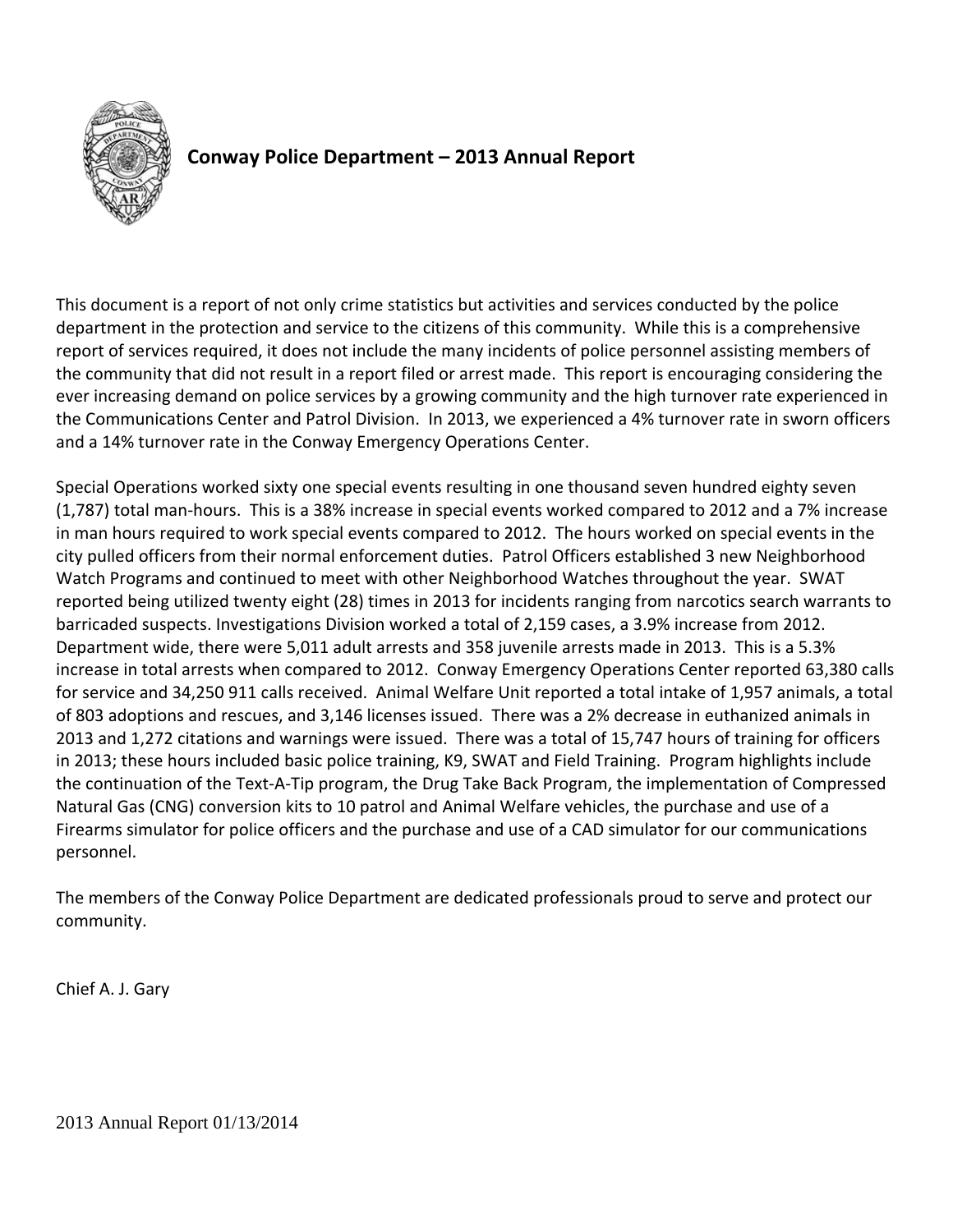**Violent Crimes,** overall, experienced a slight increase from 2012 to 2013. There were 226 violent crimes reported in 2013 versus 218 violent crimes reported in 2012. The percentage of clearance for Violent Crimes in 2013 is 38% versus 37% for 2012. The Violent Crimes in Conway for 2013 are broken down as follows:

- There was a 100% increase in Murders with one reported in 2013 and 0 in 2012.
- There was a 15% decrease in Rapes with 23 reported in 2013 and 27 in 2012.
- There was a 36% decrease in Robberies with 51 reported in 2013 and 80 in 2012.
- There was a 36% increase in Aggravated Assaults with 151 reported in 2013 and 111 in 2012.

**Property Crimes**, overall, experienced an increase from 2012 to 2013 with 2,721 property crimes reported in 2013 versus 2,346 property crimes reported in 2012. The percentage of clearance for Property Crimes in 2013 is 44% versus 20% clearance rate for 2012. The Property Crimes in Conway for 2013 are broken down as follows:

- There was a 6% decrease in Burglaries with 371 reported in 2013 and 395 in 2012.
- There was a 21% increase in Thefts with 2,242 reported in 2013 and 1,849 in 2012.
- There was a 9% increase in Motor Vehicle Thefts with 102 reported in 2013 and 94 in 2012.
- There was a 25% decrease in Arsons with 6 reported in 2013 and 8 in 2012.

The below table depicts reported incidents over the past eight years. This reflects that while the population in Conway has risen significantly, there has been no significant rise in crime. It should also be noted that in 2008 changes in national reporting requirements resulted in the inclusion of certain crimes that were previously not counted.

Crime Statistic's Comparison for 2006 through 2013

|                             | 2006   | 2007   | 2008             | 2009           | 2010   | 2011   | 2012             | 2013         |
|-----------------------------|--------|--------|------------------|----------------|--------|--------|------------------|--------------|
| Murder                      | 3      | 2      | $\boldsymbol{0}$ | $\overline{2}$ | 4      | 3      | $\boldsymbol{0}$ | $\mathbf{1}$ |
| Rape                        | 35     | 39     | 29               | 24             | 19     | 20     | 27               | 23           |
| Robbery                     | 61     | 64     | 61               | 59             | 48     | 82     | 80               | 51           |
| <b>Burglary</b>             | 393    | 465    | 418              | 451            | 446    | 397    | 395              | 371          |
| Theft                       | 1843   | 1681   | 2399             | 1980           | 2012   | 2108   | 1849             | 2,242        |
| Motor Vehicle Theft         | 184    | 173    | 128              | 125            | 95     | 105    | 94               | 102          |
| <b>Estimated Population</b> | 54,199 | 55,970 | 57,741           | 58,512         | 59,881 | 60,881 | 62,430           | 63,500       |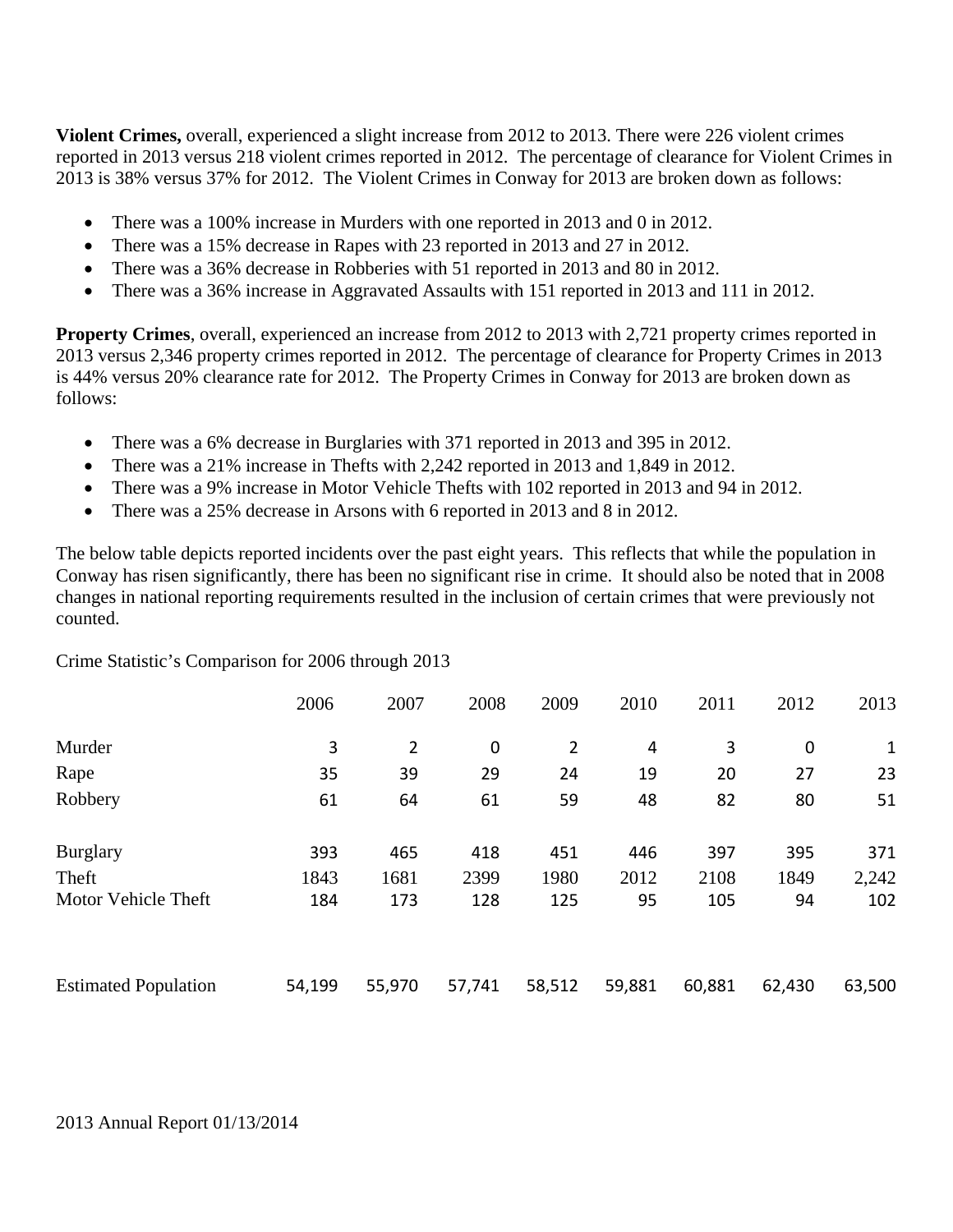### **ADMINISTRATION DIVISION**

The Administration Division consists of 8 sworn officers and 39 non‐sworn who are assigned to the following sections: Warrants, Records, Fleet Maintenance, Communications Center, Property and Evidence, Training and the Animal Welfare Unit. The following Administration Division statistics were reported for 2013:

- Fleet Maintenance Section received 8 new, Chevrolet Tahoe police vehicles and 6 new Dodge Avengers for Admin and CID use. All eight of the Tahoe police vehicles were outfitted with CNG (compressed natural gas) conversion kits that will allow the City of Conway to take advantage of lower fuel cost. The Animal Welfare Unit also received two new vehicles and both were equipped with CNG systems. In addition, the Fleet Maintenance Section removed from service and auctioned off several vehicles that were no longer serviceable due to excess mileage or use.
- Evidence and Property received 1,547 items in 2013, of which 893 were transported to the Arkansas State Crime Laboratory for processing. 830 items were destroyed per court order and 157 items were processed and released to the owner. 554 pounds of prescription drugs were taken in for disposal.
- The Training Section reported a total of 15,747 hours of training in 2013; these hours included basic police training, K‐9, SWAT and Field Officer Training. CPD instructors provided 368 hours of instruction. Eight officers were certified as firearms instructors and sixteen officers were certified as law enforcement instructors.
- The Records Section processed 11,087 incident reports, 3,277 collision reports, 6,351 citations and 6,765 warnings for 2013. Records Section also entered 566 citations issued by the UCA Police Department.
- The Conway Emergency Operations Center received a total of 63,680 calls for service during 2013. This averages out to 174 phone calls daily. This is a 1% increase in calls for service when compared to 2012. There were 34,250 911 calls made which averages out to be 94, 911 calls per day.
- Warrants reported a total of 2,306 warrants served, spent 988 hours conducting prisoner transports throughout the state. Warrant Officers spent 176 hours acting as Conway District Court bailiffs; Warrant Section personnel conducted 217 applicant fingerprints, processed 542 recalled warrants. Total number of warrants processed through the CPD warrant section was 5,360 warrants.
- Animal Welfare impounded 1,957 animals in 2013 as compared to 1,954 in 2012. Dogs/Cats adopted/placed in rescue during 2013 were 803, a 6% increase over 2012's 754 adoptions. Conway residents purchased 3,146 dog and cat licenses during 2013, a decline of 11% from 3,382 licenses the year before. These licenses brought in \$44,781 in 2013 as compared to \$45,931 in 2012. The euthanasia rate for dogs/cats brought into the Conway AWU was 42% in 2013, a decline of 2% from the 2012 euthanasia rate. This % rate is well below the national % rate of 65%. The adoption rate for dogs/cats brought into the AWU in 2013 was 41% as compared to 39% in 2012. The national adoption rate is 20%. AWU officers issued 1,272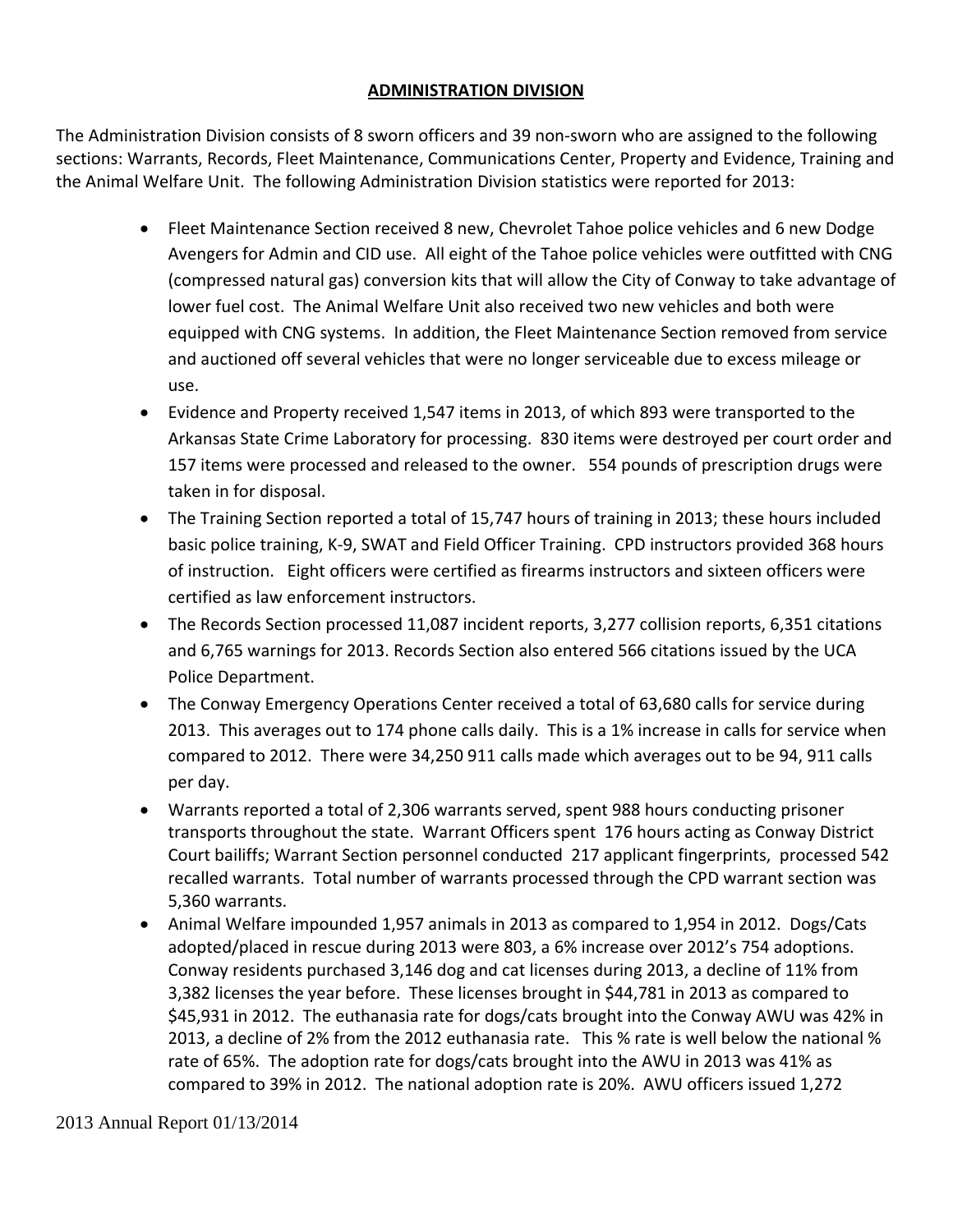warnings and citations in 2013, a 16% increase over 2012. Calls for Service increased by 27% in 2013 (3,402) from 2012 (2,679).

# Program Highlights

- A "Shoot / Don't Shoot" firearms simulator was purchased and installed at CPD. This equipment allows officers to train in high risk, scenario based situations in which the decision is made to shoot or not shoot. This tool is beneficial in preparing officers for real life situations in which that split second decision needs to be made.
- A CAD simulator was also purchased and installed at CEOC for initial and skill maintenance training. This allows our communications personnel to train for high stress situations in a training environment to better prepare them for the real calls they receive on a daily basis.
- The first Compressed Natural Gas (CNG) equipped Animal Welfare Unit vehicles were added to the fleet this year along with 8 additional CNG conversions for our Patrol Tahoes. The cost of CNG at this time is \$1.50 a gallon compared to gasoline at \$3.10 a gallon. This is sure to save money in the annual fuel budget.

# **PATROL DIVISION**

The Patrol Division consists of 81 sworn officers and 2 non‐sworn who are assigned to Patrol, Traffic and Special events. The following Patrol Division statistics were reported for 2013:

- District established 3 new Neighborhood Watch Programs.
- Patrol Division has 14 Pillars of Training that each officer must complete. As of 2013, Patrol Division as a whole has completed 92% of the 14 training courses. This training includes courses such as Basic Crime Scene Processing, Emergency Vehicle Operations, Radar and Standardized Field Sobriety Test and Taser training.
- Patrol reported 17 police pursuits, a 26% decrease compared to 2012; 3,275 accidents were worked, a 2% decrease compared to 2012; 200 DWI/DUI arrests were made, a 16% decrease compared to 2012; 910 "no seat belt" citations were issued, an 11% increase compared to 2012; and 68 "no child restraint" citations were issued, a 19% decrease compared to 2012.
- The K9 unit was utilized 97 times throughout the year reporting \$126,280 street value of seized drugs.
- SWAT reported being utilized twenty eight (28) times in 2013 for incidents ranging from narcotics search warrants to barricaded suspects. Each SWAT officer completed, on average, 184 hours training throughout the year. SWAT officers attended additional training to include the National Tactical Officers Association, FBI SWAT School as well as conducting mutual training session with the Conway Bomb Squad.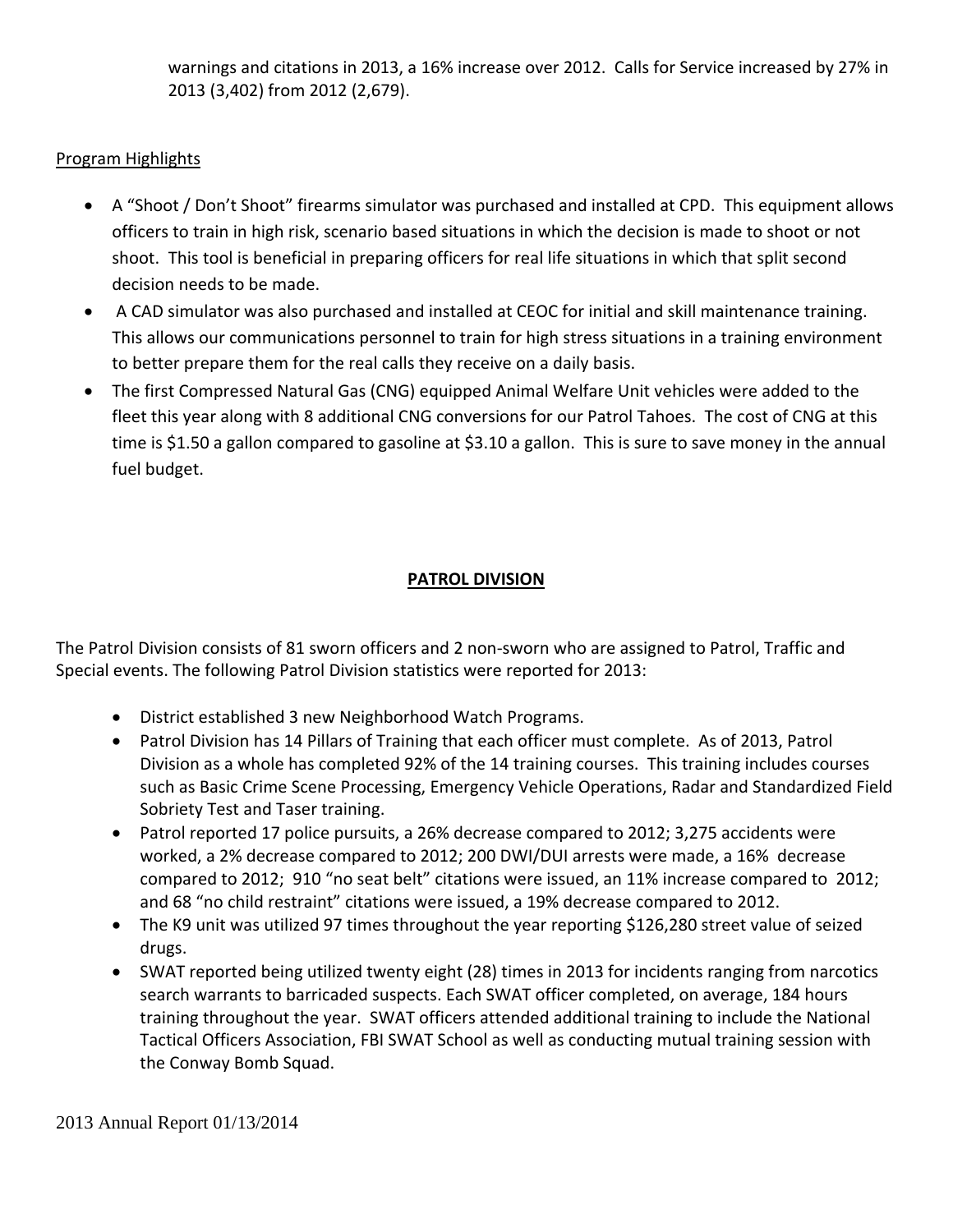### Program Highlights

 The Traffic Divisions taught the "Collision Avoidance Training" program (CAT) to 20 teenage drivers this year. CAT is an advanced vehicle control and defensive driving program designed for teenage drivers. The objective of the program is to enhance young drivers' awareness of the complex task of operating an automobile and to create and practice skills that will prepare them to anticipate and handle the hazards that occur during normal driving conditions. This is an advanced hands-on, behind-the wheel training program.

### **INVESTIGATIONS DIVISION**

The Conway Police Department Criminal Investigation Division consists of 26 sworn officers and 1 non‐sworn who are assigned to Investigations, Narcotics, School Resource Officers and COMPSTAT. The following CID statistics were reported for 2013:

- Investigations worked a total of 2,159 cases, a 3.9% increase from 2012.
- Narcotics reported 526 cases opened, a 21% increase compared to 2012; \$2,492,823 worth of illegal drugs seized, a 417% increase compared to 2012; 67 search warrants served, a 91% increase compared to 2012 and; one (1) meth lab seized which was equivalent to the number from 2012.
- There were 5,011 adult arrests made and 358 juvenile arrests made, department wide, in 2013, a 5.3% increase in total arrests.

#### Program Highlights

Text A Tip

Due to the enormous popularity of text messaging the Conway Police Department began utilizing state of the art technology to receive crime tips via text message and through WebTips. This service is 100% anonymous. The technology routes messages through a server that encrypts cell phone numbers before they get to police. The technology also allows investigators to securely reply back to the cell phone without compromising the tipster's identity.

Some of the advantages of text messaging includes being able to communicate in real time with texters. It also allows people to notify police when calling may not be feasible or safe. Texting a tip is easy. We received 152 tips in 2013 regarding drug activity, suspect identification and numerous other items of interest to our department. The system has been a success and we hope to continue to use it as a tool for fighting crime during this next year.

#### ❖ Drug Take Back Program

Conway Police Department installed a permanent drop box for citizens to dispose of their unused prescription drugs. In 2013, 554 lbs of prescription medications were collected and disposed of safely. This is a 4.8% decrease compared to 2012.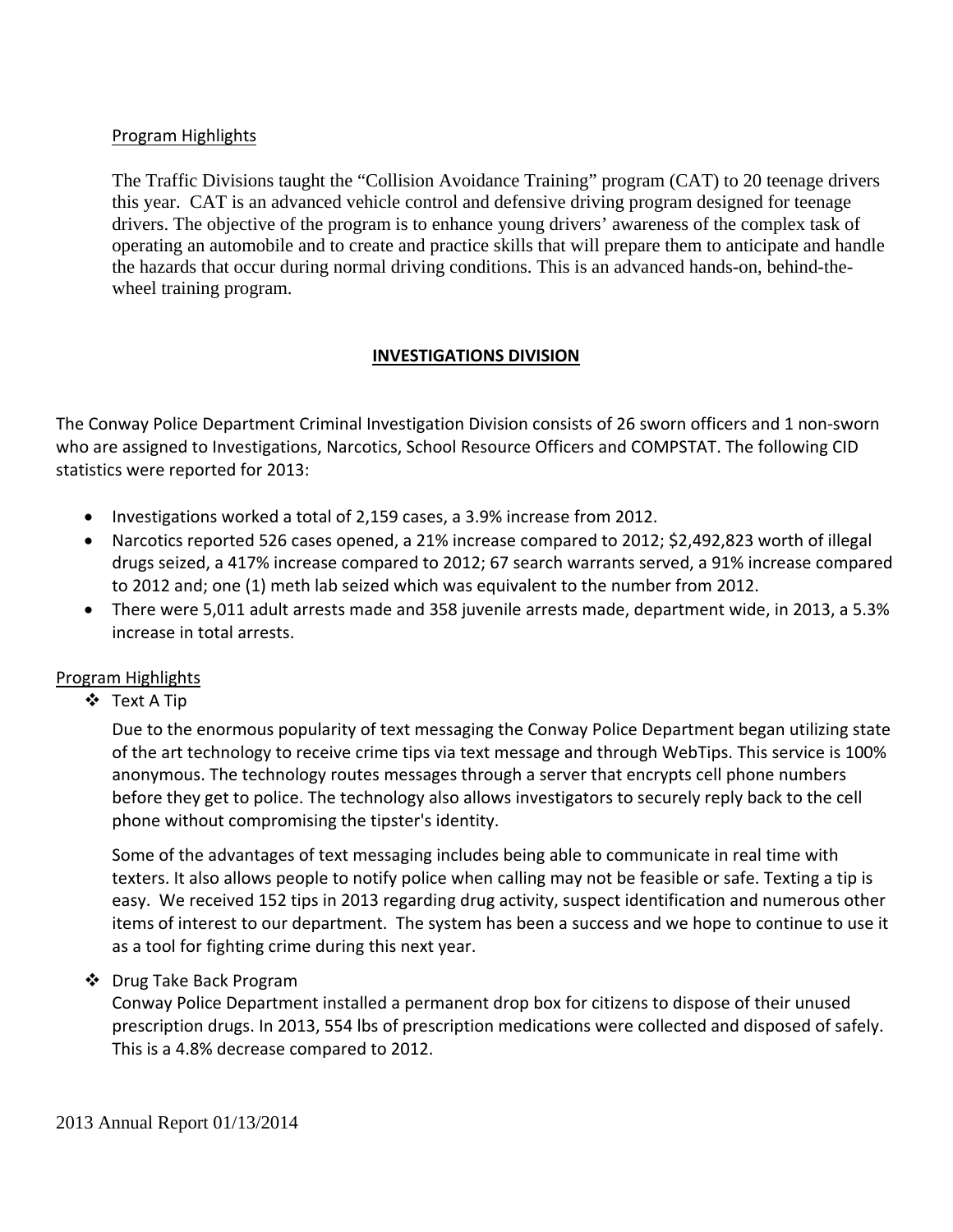

**Conway Police Department Sworn Turnover Rate 2008-2013** 

| Year | Auth.<br><b>Sworn</b><br><b>Officers</b> | <b>Officer</b><br><b>Departures</b> | <b>Officer</b><br><b>Turnover Rate</b> |
|------|------------------------------------------|-------------------------------------|----------------------------------------|
| 2008 | 107                                      | 6                                   | 6%                                     |
| 2009 | 112                                      | 3                                   | 3%                                     |
| 2010 | 112                                      | 6                                   | 5%                                     |
| 2011 | 112                                      | 10                                  | 11%                                    |
| 2012 | 114                                      | 8                                   | 7%                                     |
| 2013 | 114                                      | 5                                   | 4%                                     |



**Conway Communications Center Turnover Rate 2008-2013** 

| Year | <b>Auth. Sworn</b><br><b>Dispatchers</b> | <b>Departures</b> | <b>Dispatch</b><br><b>Turnover Rate</b> |
|------|------------------------------------------|-------------------|-----------------------------------------|
| 2008 | 22                                       | 9                 | 41%                                     |
| 2009 | 22                                       | 5                 | 23%                                     |
| 2010 | 22                                       |                   | 32%                                     |
| 2011 | 22                                       | 16                | 73%                                     |
| 2012 | 22                                       | 10                | 46%                                     |
| 2013 | 22                                       | 3                 | 14%                                     |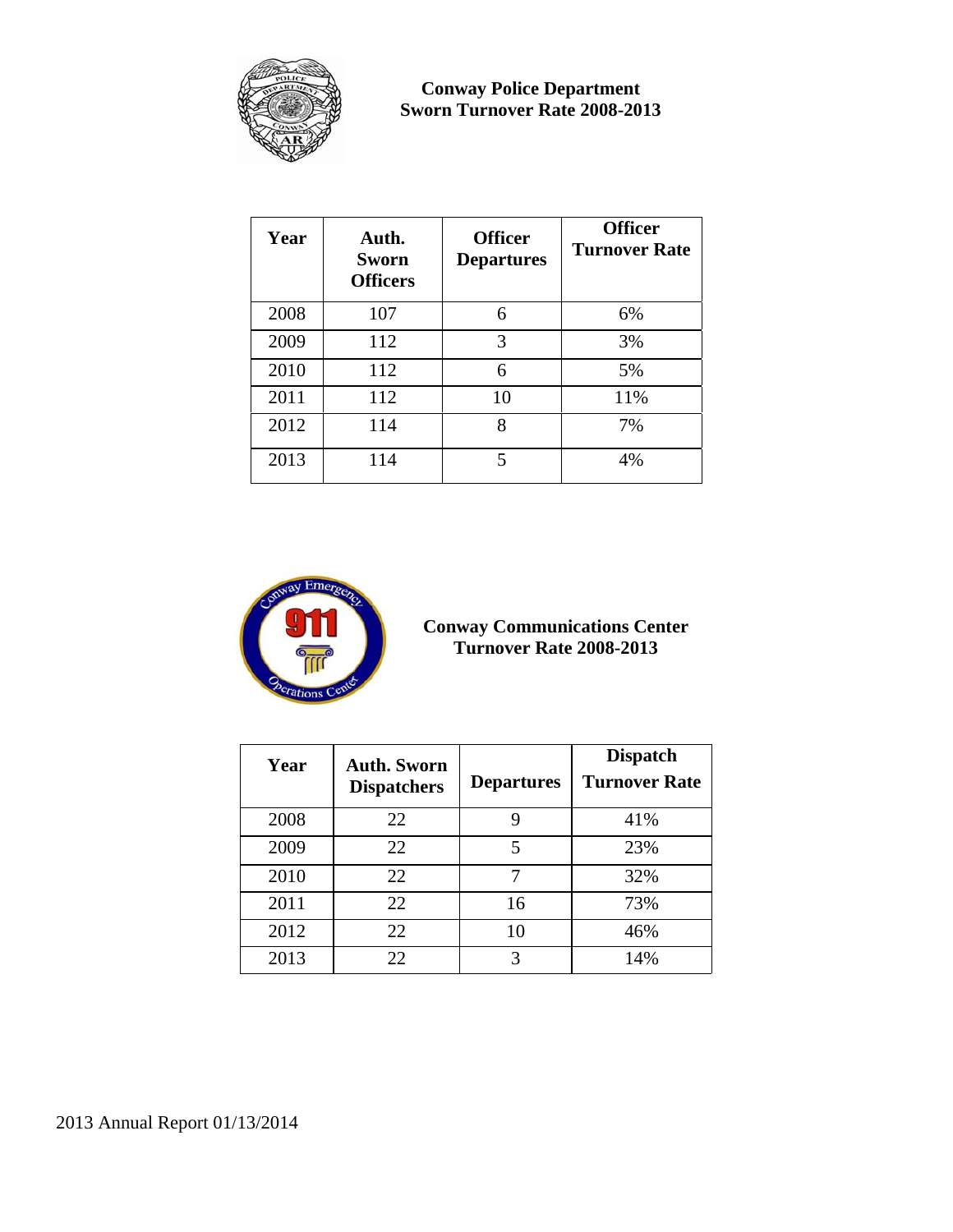

# **SWORN MANPOWER DISTRIBUTION BY RACE-GENDER-RANK**

|              | Chief        | Major                   | Lieutenant | Sergeant | Officer        | Total        | % of Dept. |
|--------------|--------------|-------------------------|------------|----------|----------------|--------------|------------|
| <b>WM</b>    | 1            | 3                       | 9          | 13       | 72             | 99           | 86%        |
| WF           |              | 1                       |            | л        | 8              | 10           | 8%         |
| <b>BM</b>    |              |                         |            |          | $\overline{4}$ | 4            | 4%         |
| <b>BF</b>    |              |                         |            |          |                |              |            |
| <b>NAM</b>   |              |                         |            |          | $\mathbf{1}$   | $\mathbf{1}$ | 1%         |
| <b>NAF</b>   |              |                         |            |          |                |              |            |
| HM           |              |                         |            |          | 1              | $\mathbf{1}$ | 1%         |
| HF           |              |                         |            |          |                |              |            |
| Vacant       |              |                         |            |          |                |              |            |
| <b>TOTAL</b> | $\mathbf{1}$ | $\overline{\mathbf{4}}$ | 9          | 14       | 86             | 114          | 100%       |



# **NON-SWORN MANPOWER DISTRIBUTION POLICE & ANIMAL WELFARE**



|              | <b>FT</b>      | PT             | Total          | % of Dept. |
|--------------|----------------|----------------|----------------|------------|
| <b>WM</b>    | 8              | 1              | 9              | 19%        |
| WF           | 30             | 1              | 31             | 66%        |
| <b>BM</b>    | 1              | 0              | 1              | 2%         |
| <b>BF</b>    | 6              | 0              | 6              | 13%        |
| <b>NAM</b>   | $\overline{0}$ | $\bf{0}$       | 0              |            |
| <b>NAF</b>   | $\overline{0}$ | $\Omega$       | $\theta$       |            |
| HM           | $\overline{0}$ | $\theta$       | $\overline{0}$ |            |
| HF           | $\overline{0}$ | $\theta$       | $\theta$       |            |
| Vacant       | 8              | 1              | 9              | 19%        |
| <b>TOTAL</b> | 45             | $\overline{2}$ | 47             | 100%       |